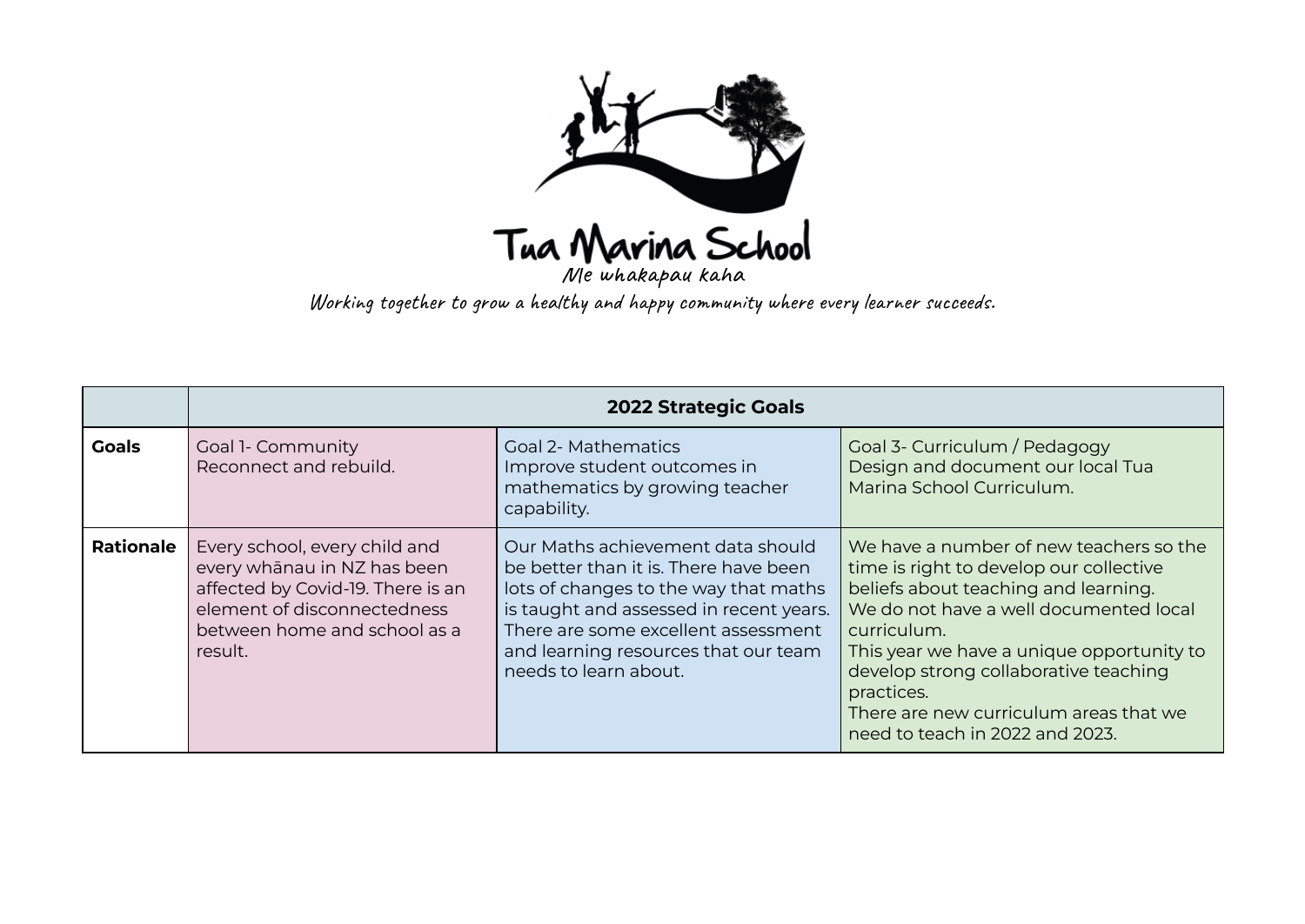| <b>Goal 1- Community</b><br><b>Reconnect and rebuild.</b>                                                     |                                                                                                                                                                                                   |                                                                                                                                                                                                                           |                                                       |  |
|---------------------------------------------------------------------------------------------------------------|---------------------------------------------------------------------------------------------------------------------------------------------------------------------------------------------------|---------------------------------------------------------------------------------------------------------------------------------------------------------------------------------------------------------------------------|-------------------------------------------------------|--|
| <b>Goal</b>                                                                                                   | What does success look like                                                                                                                                                                       | <b>Specific actions</b>                                                                                                                                                                                                   | Who is leading this / Resources<br>needed / Timeframe |  |
| Consistent communication: HERO<br>is used as a single point of<br>communication with the school<br>community. | More than 90% of the school<br>community will use HERO.<br>(Email will be used to connect<br>with whanau who are unable to<br>access HERO).<br>Trial a class with real time<br>reporting in 2022. | Time allocated to train staff in<br>using HERO.<br>Support all whanau to get onto<br>HERO through regular coms.                                                                                                           | Aaron / Emily                                         |  |
| Staff are confident using the full<br>suite of HERO products<br>HERO and/or                                   | Use HERO to store more student<br>information, share learning and<br>progress stories with whānau,<br>analyse data and report to<br>whānau.                                                       | Continue to train teachers and<br>support staff to use the full suite<br>of applications within HERO.<br>Trial real time reporting.<br>Develop reporting expectations. le<br>Weekly whole class / hub updates<br>on HERO. | Aaron / Emily                                         |  |
| Agree on clear pathways of<br>communication and<br>communicate these with all<br>stakeholders.                | Staff workload is reduced.<br>Stakeholders are able to<br>communicate with the right<br>person at the right time.                                                                                 |                                                                                                                                                                                                                           | <b>Bradley</b>                                        |  |
| Investigate if other products or<br>apps will supplement HERO.                                                | Fit for purpose products are used<br>at the different levels throughout<br>the school.                                                                                                            | Can we use the Seesaw<br>subscription to support junior<br>akonga to be agentic?                                                                                                                                          |                                                       |  |
| Get the school community back<br>into the school at the earliest<br>opportunity.                              | Energy and excitement is<br>generated around the house<br>system / competition.<br>Parents are once again on the<br>school site celebrating successes<br>and supporting the school.               | Invite the school community in for<br>community events as soon as<br>conditions allow.                                                                                                                                    | <b>Bradley</b>                                        |  |
| Run a series of parent maths                                                                                  | A high number of parents attend                                                                                                                                                                   | Julie Roberts could support the                                                                                                                                                                                           | Sarah                                                 |  |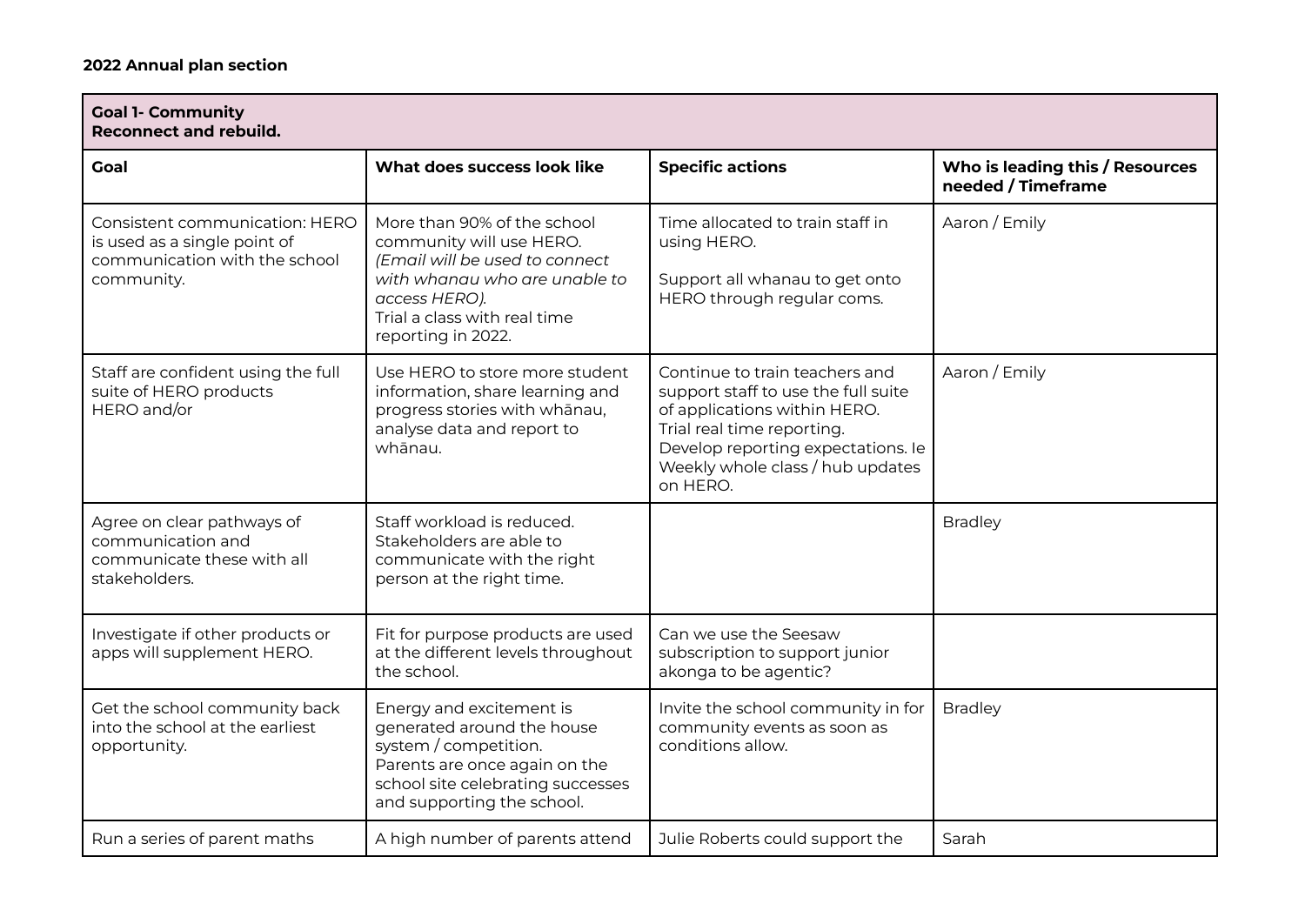| workshops that include a face to<br>face maths evening.                     | the workshops.                                                                                  | planning and or delivery of these<br>workshops.                                                                                     |                                                             |
|-----------------------------------------------------------------------------|-------------------------------------------------------------------------------------------------|-------------------------------------------------------------------------------------------------------------------------------------|-------------------------------------------------------------|
| Reading together programme.                                                 | 2 Reading Together programmes<br>run in 2022                                                    | Select a teacher to run the<br>sessions. Hand pick the first<br>parent cohort.<br>Provide a creche to support<br>parents to attend. | Emily M<br>\$3000 MoE funding.<br>Time to run the sessions. |
| Reinvigorate the PTA and other<br>groups that support Tua Marina<br>School. | PTA meetings held and leadership<br>of group formailised.                                       |                                                                                                                                     | Bradley / PTA Lead person                                   |
| The Tua Marina School<br>community feels connected to<br>the school.        | Parents are satisfied with the level<br>of communication they have with<br>and from the school. | We are focussed on bringing the<br>community along with us.                                                                         | <b>BoT</b>                                                  |

| <b>Goal 2- Mathematics</b><br>Improve student outcomes in mathematics by growing teacher capability. |                                                                                                                                              |                                                                                                                                                                                                                                           |                                                                      |
|------------------------------------------------------------------------------------------------------|----------------------------------------------------------------------------------------------------------------------------------------------|-------------------------------------------------------------------------------------------------------------------------------------------------------------------------------------------------------------------------------------------|----------------------------------------------------------------------|
| Goal                                                                                                 | What does success look like                                                                                                                  | <b>Specific actions</b>                                                                                                                                                                                                                   | Who is leading this/<br><b>Resources needed/</b><br><b>Timeframe</b> |
| Support the teaching team to<br>become experts in assessment<br>practices in Mathematics             | All teachers use the<br>Mathematics LPF to guide<br>quality planning and teaching.<br>Curriculum leadership is<br>delegated and developed.   | Continue to utilise the support of experts<br>such as Julie Roberts to grow our<br>assessment, planning and teaching<br>capability.<br>Continue to support all staff members to<br>develop their mathematical leadership<br>capabilities. | Sarah<br><b>IFTMU</b> assigned to Maths<br>leader                    |
| Document and launch our new<br>approach to the maths<br>curriculum.                                  | All stakeholders will have<br>access to clear documents that<br>describe what akonga will learn<br>at TMS and how they will learn<br>at TMS. | Link to areas in goal 3.                                                                                                                                                                                                                  | Principal and Curriculum<br>leaders<br>End of 2022                   |
| Use HERO to store and then<br>analyse student achievement                                            | All relevant student<br>achievement data will be                                                                                             | Clear expectations around what assessment<br>data is collected and how this is stored.                                                                                                                                                    | Sarah<br>Mid year                                                    |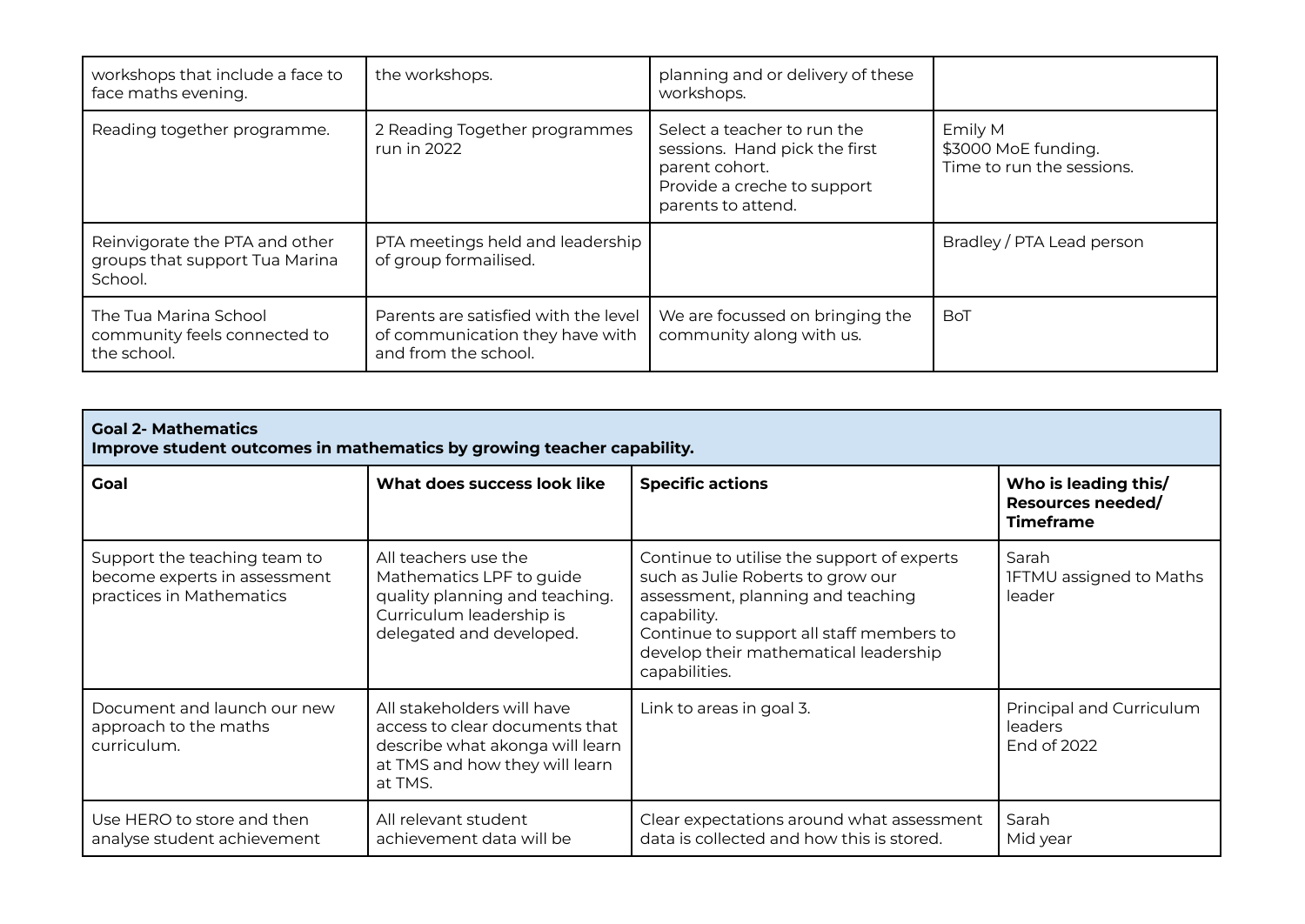| data.                                                                                                                              | entered into HERO.                                                                                                         | Assessment data will be stored in HERO                                                                            |                                                                                                                                                  |
|------------------------------------------------------------------------------------------------------------------------------------|----------------------------------------------------------------------------------------------------------------------------|-------------------------------------------------------------------------------------------------------------------|--------------------------------------------------------------------------------------------------------------------------------------------------|
| Set specific goals for smaller<br>groups of students who require<br>accelerated progress. Target<br>group of girls in years 3-4-5. | Target group makes<br>accelerated progress. This<br>measure can be used as a<br>barometer for the rest of the<br>students. | Target students are monitored in data team<br>meetings.                                                           | Year 3-4-5 teachers<br>Collect more student<br>voice to determine how<br>students feel about<br>mathematics and how we<br>can best support them. |
| Provide whanau with knowledge<br>and resources so they are well<br>placed to support their children at<br>home with mathematics    |                                                                                                                            | Regular maths highlights in the newsletter.<br>Parent maths events held.<br>Parents activities during maths week. | Sarah                                                                                                                                            |

## **Goal 3- Curriculum / Pedagogy Design and document our local Tua Marina School Curriculum.**

| <b>Goal</b>                                                                      | What does success look like                                                                                                                                                                                                                                                                                                                                                                                               | <b>Specific actions</b>                                                                                                                                                                                                                                                                                                                                           | Who is leading this / Resources<br>needed / Timeframe                                                                  |
|----------------------------------------------------------------------------------|---------------------------------------------------------------------------------------------------------------------------------------------------------------------------------------------------------------------------------------------------------------------------------------------------------------------------------------------------------------------------------------------------------------------------|-------------------------------------------------------------------------------------------------------------------------------------------------------------------------------------------------------------------------------------------------------------------------------------------------------------------------------------------------------------------|------------------------------------------------------------------------------------------------------------------------|
| Document our Tua<br>Marina Integrated and<br>Conceptualised School<br>Curriculum | The Tua Marina School curriculum<br>statements will be co-constructed and<br>documented.<br>All staff will be able to articulate what the<br>Tua Marina School çurriculum is all about.<br>Our curriculum will be shared with the<br>community in a meaningful way.<br>Maori aspirations will be evident through<br>our Tua Marina School curriculum.<br>Student voice is evident in the Tua Marina<br>School curriculum. | Make time during staff PL to<br>explore our (staff) strengths and<br>beliefs.<br>Ensure student and whanau voice<br>is in the curriculum.<br>Apply for MOE funding to bring in<br>expertise to support the<br>development of the Tua Marina<br>School Curriculum. Leverage the<br>support and expertise of other<br>local schools who are on the same<br>journey. | Bradley / Aaron and curriculum<br>teams.<br>Outside provider. (MoE funded<br>Local Curriculum PLD)<br>End of the year. |
| Use the 7 Principles of<br>Learning to guide our<br>pedagogy.                    | Staff are familiar with the 7 Principles of<br>Learning and able to articulate how these<br>guide programmes of learning.                                                                                                                                                                                                                                                                                                 | We will revisit the 7 Principles of<br>Learning (7 PoL) in 2022. We will<br>develop a clear and practice based<br>understanding of 3 of the 7 PoL.<br>Emotions being integral to<br>learning                                                                                                                                                                      | <b>Bradley</b>                                                                                                         |